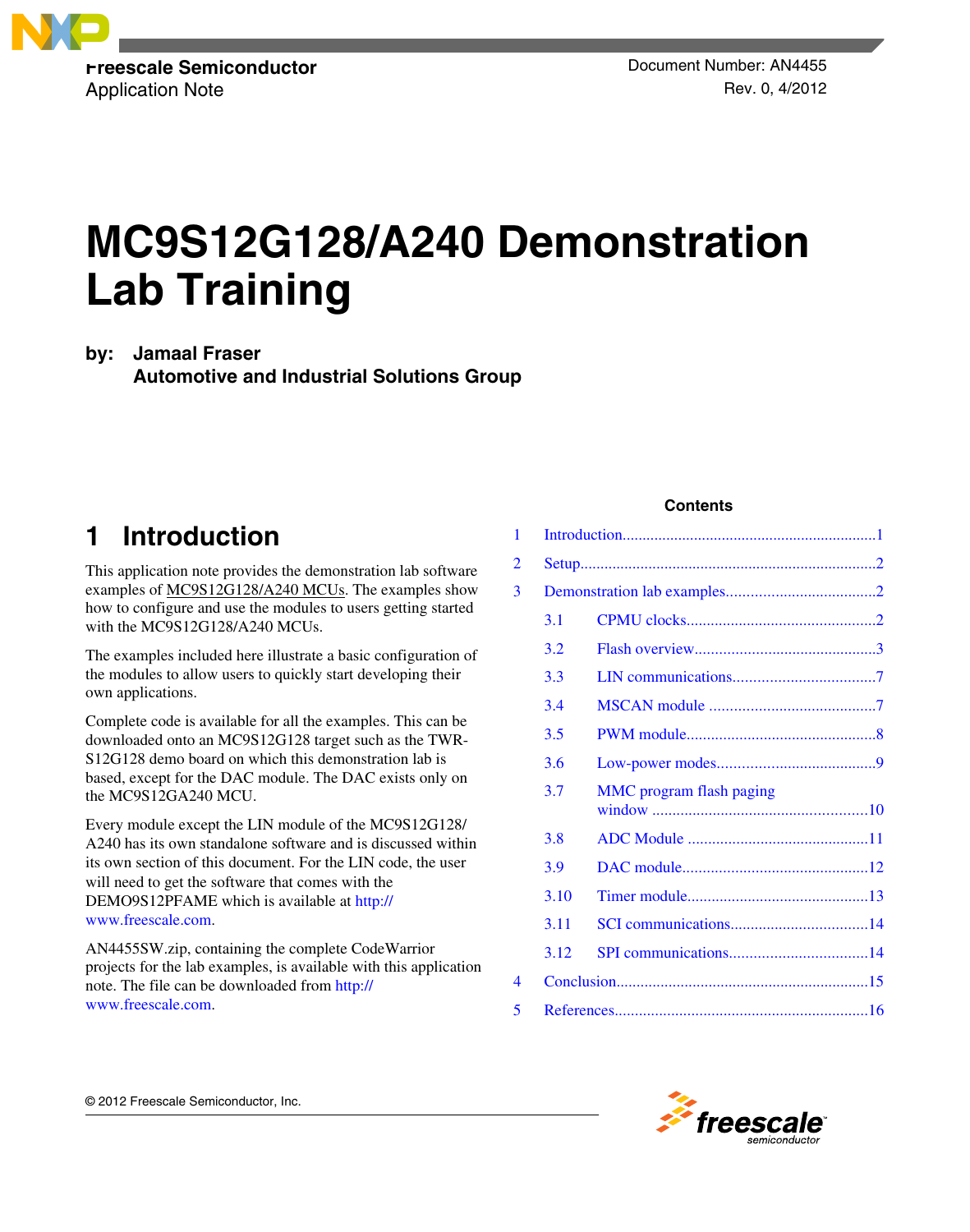<span id="page-1-0"></span>

# **2 Setup**

#### **NOTE**

Before starting any of the module examples in this application note, it is important to complete the Software and Hardware setup as described in the TWR-S12G128 User Guide available on<http://www.freescale.com>, which accompanies the demonstration board.

The steps listed below provide a basic configuration for each of the module examples in this document. Any deviation from this basic configuration or any specific requirements for a module will be outlined in the relevant module chapter.

- 1. Ensure that the PWR\_SEL (JP5) jumper selects USB power.
- 2. Ensure that all of the JP1 jumpers are present for LED and push button operation.
- 3. Ensure that the CAN\_EN (JP4) jumper is present.
- 4. Ensure that the LIN\_PWR and MSTR (JP3) jumpers are present.
- 5. Ensure that the CAN termination (JP6) jumpers are present.
- 6. Ensure that the COM\_EN (JP2) jumpers select the RS-232 position.
- 7. Connect the demonstration board to the PC via the USB cable.
- 8. The green power LED on the board must turn on.

# **3 Demonstration lab examples**

# **3.1 CPMU clocks**

This lab example shows how to produce PLL-based bus clocks using the different clock modes of the CPMU module. The example software initializes the PLL to run in default 6.25 MHz PEI mode, 12.5 MHz PEI mode, 32 MHz PEE mode, and 4 MHz PBE mode. The changes in bus clock can be observed via the LED pulse rate and the frequency can be measured by monitoring the ECLK signal (bus clock) on an oscilloscope.

# **3.1.1 Setup**

The following procedure must be followed before running the lab example:

- 1. Start CodeWarrior by selecting it in the Windows Start menu.
- 2. From the CodeWarrior main menu, choose File > Open and choose the S12G\_System\_Clocks.mcp file.
- 3. Click Open. The project window will open.
- 4. The C code of this demonstration is contained within the main.c file. Double-click the file to open it.
- 5. Ensure the Open Source BDM option is selected as the target.
- 6. From the main menu, choose Project > Debug. This will compile the source code, generate an executable file, and download it to the demo board.
- 7. A new debugger environment will open. Once the download to the demo board is complete, close the debugger environment.

# **3.1.2 Instructions**

Follow these instructions to run the lab example: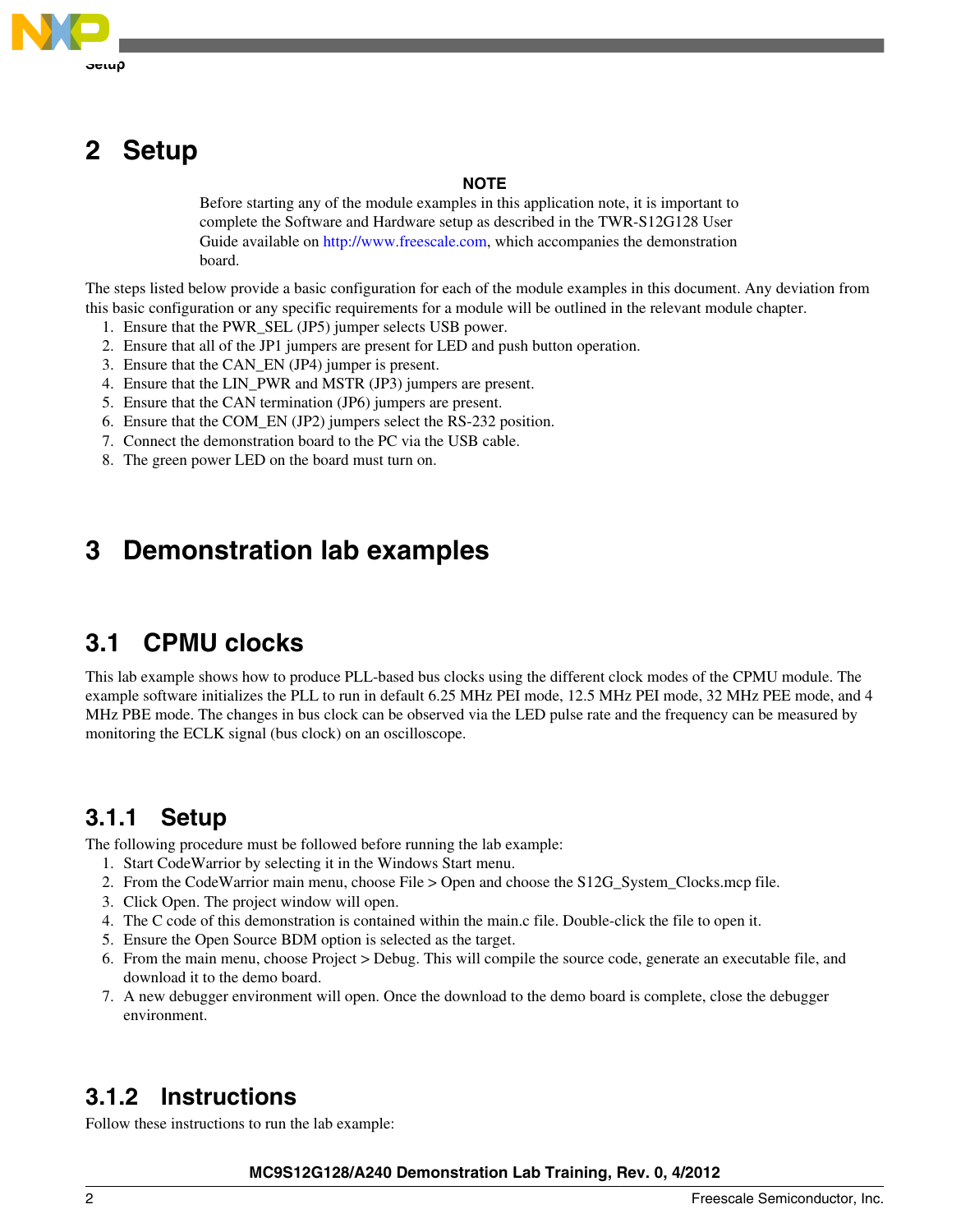<span id="page-2-0"></span>

- 1. Press the Reset button. The MCU is now running in its default PEI mode with a bus clock frequency of 6.25 MHz.
- 2. Monitor the ECLK signal on the oscilloscope. ECLK will match the bus clock frequency. Observe the LED1 pulse rate.
- 3. Press the push button SW2.
- 4. The MCU is now running in PEI mode with a bus clock frequency of 12.5 MHz.
- 5. Monitor the ECLK signal on the oscilloscope. ECLK will match the bus clock frequency. Observe the LED2 pulse rate.
- 6. Press the Reset button and the push button SW3. The MCU is now running in PEE mode with a bus clock frequency of 32 MHz.
- 7. Monitor the ECLK signal on the oscilloscope. ECLK will match the bus clock frequency. Observe the LED3 pulse rate.
- 8. Press the Reset button and the push button SW4. The MCU is now running in PBE mode with a bus clock frequency of 4 MHz.
- 9. Monitor the ECLK signal on the oscilloscope. ECLK will match the bus clock frequency. Observe the LED4 pulse rate.

### **3.1.3 Summary**

The CPMU PLL has three modes:

- PLL Engaged Internal Mode (PEI)
- PLL Engaged External Mode (PEE)
- PLL Bypassed External Mode (PBE)

From reset, the bus clock is derived from the CPMU PLL using the 1 MHz internally-generated reference clock as its source (PEI mode). This is the default clock mode from reset and will produce a bus clock of 6.25 MHz.

# **3.2 Flash overview**

The flash technology module (FTM) contains program flash (P-flash) and EEPROM. P-flash is intended primarily for nonvolatile code storage. EEPROM is used for nonvolatile data storage. The user interfaces with this module via the following steps:

- 1. Set the flash clock divider (FCLKDIV).
- 2. Check the status of the Flash Status (FSTAT) register.
- 3. Make sure the Command Complete Interrupt Flag is set, or CCIF=1.
- 4. Launch the appropriate flash commands such as Program, Erase, and Verify, via FCCOBIX and FCCOB registers.
- 5. Ensure that FSTAT[CCIF]=1.

A flow chart of these steps is shown below: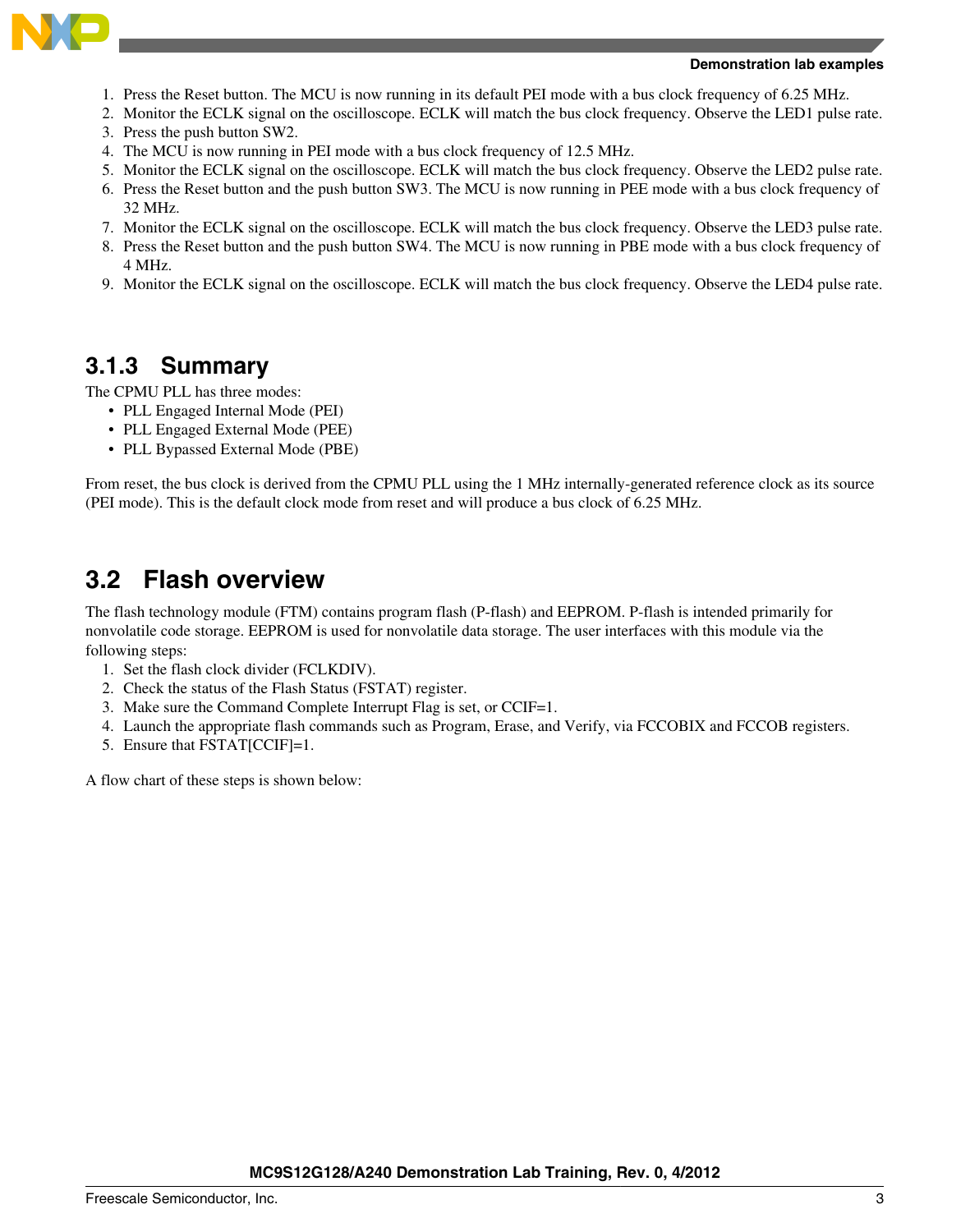





**Figure 1. Flash command flow**

# **3.2.1 Code example explanation and walkthrough**

This program is compiled and run from RAM, because sections of flash will be erased in this example. The security information byte (0xFF0F) in the flash configuration field is not erased.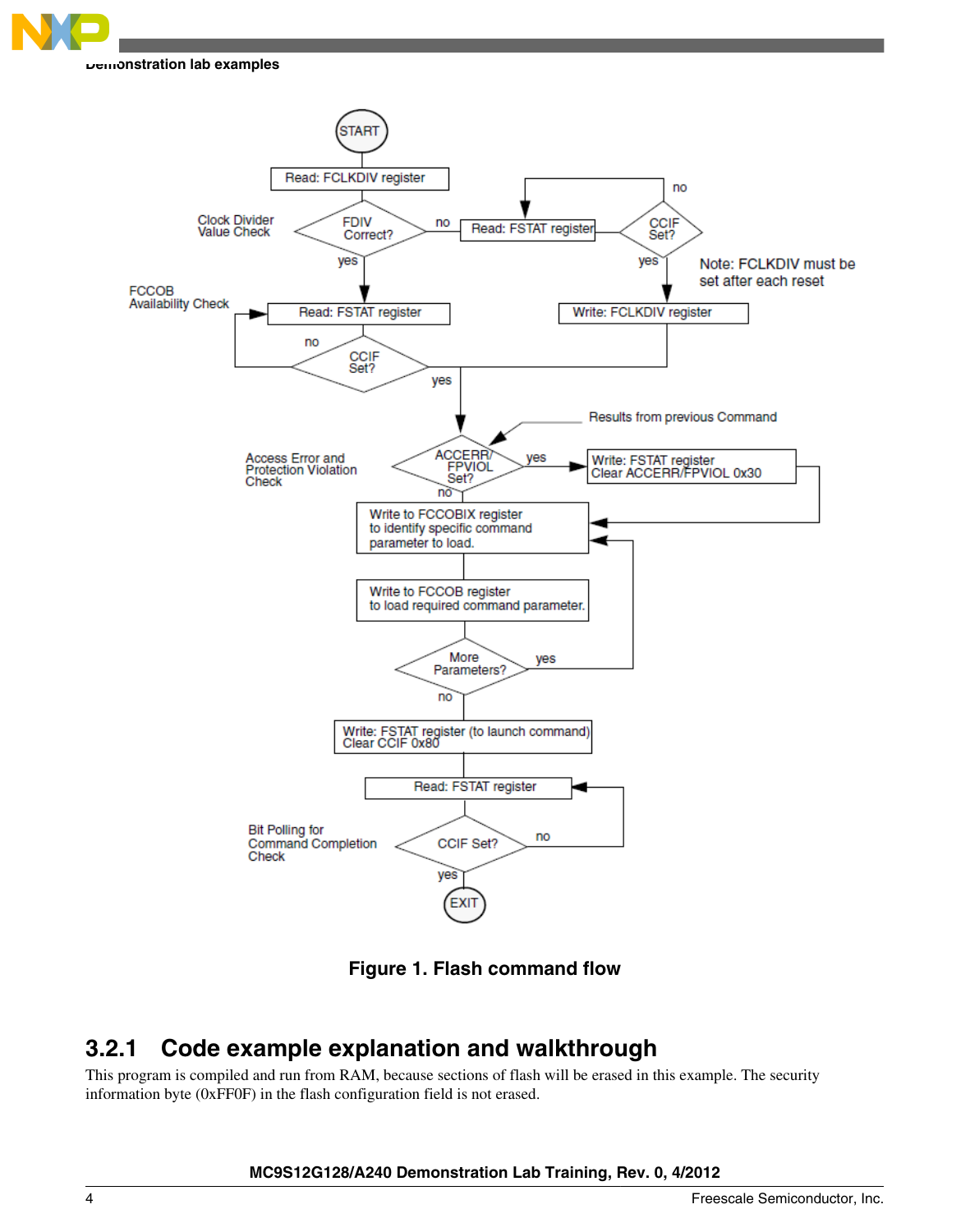

**NOTE**

If the security information byte is accidentally erased, that part will be secured and cannot be reprogrammed until it is unsecured.

The file of interest is main.c. This example demonstrates:

- Launching a flash command
- Programming and erasing flash command

This example has been written with a series of user software breakpoints and the user has to just press the Run button.

On startup, the debugger must begin the program in main.c file.

#### **Breakpoint 1: Launch Flash Command—Filling P-Flash**

The importance at this breakpoint is the LaunchFlashCommand function. This function is responsible for exercising the flash block depending on the Flash command given. The flash commands are briefly described in the flash.h header file and within Chapter 26.4 "128 KByte Flash Module," of the MC9S12G Family Reference Manual, available on [http://](http://www.freescale.com) [www.freescale.com](http://www.freescale.com). Stepping through will take the user to the function below.

Function Name: LaunchFlashCommand b06320 Engineer: 08/06/09 Date: Arguments: Return: Notes: This function does not check if the Flash is erased. This function does not explicitly verify that the data has been sucessfully programmed. This function must be located in RAM or a flash block not being programmed. tU08 LaunchFlashCommand(char params, tU08 command, tU08 ccob0, tU16 ccob1, tU16 ccob2, tU16 ccob3, tU16 ccob4, tU16 ccob5)  $\boxminus$  {  $if(FSTAT CCIF == 1)$ 白  $\left\{ \right.$ /\* Clear any error flags\*/ FSTAT = (FPVIOL MASK | ACCERR MASK) ; /\* Write the command id / ccob0 \*/  $\text{FCCOBIX} = 0$ :  $\texttt{FCCOBHI} = \texttt{command};$  $\texttt{FCCOBLO} = \texttt{ccob0}$ : 申  $if (+FCCOBIX != params)$  {  $\text{FCCOB} = \text{ccobl};$ /\* Write next data word to CCOB buffer. \*/ ₿  $if (+FCCOBIX != params)$  {  $\text{FCCOB} = \text{ccob2};$ /\* Write next data word to CCOB buffer. \*/ ₿  $if (+FCCOBIX != params)$  { /\* Write next data word to CCOB buffer. \*/  $\text{FCCOB} = \text{ccob3};$  $if (+FCCOBIX != params)$  { 白  $\texttt{FCCOB} = \texttt{ccob4};$ /\* Write next data word to CCOB buffer. \*/  $if (++FCCOBIX != params)$  $\texttt{FCCOB} = \texttt{ccob5};$ /\* Write next data word to CCOB buffer. \*/ <sup>1</sup> <sup>1</sup>  $\mathbf{r}$ x  $\texttt{FCCOBIX} = \texttt{params-1};$ /\* Clear command buffer empty flag by writing a 1 to it \*/  $ESTAT = CCIF_MASK;$ while (!FSTAT\_CCIF) { /\* wait for the command to complete \*/ Ė /\* Return status. \*/  $\mathbf{r}$ return(FSTAT);  $/*$  command completed \*/ <sup>1</sup> return (FLASH BUSY) ; /\* state machine busy \*/

#### **Figure 2. Launch flash command function**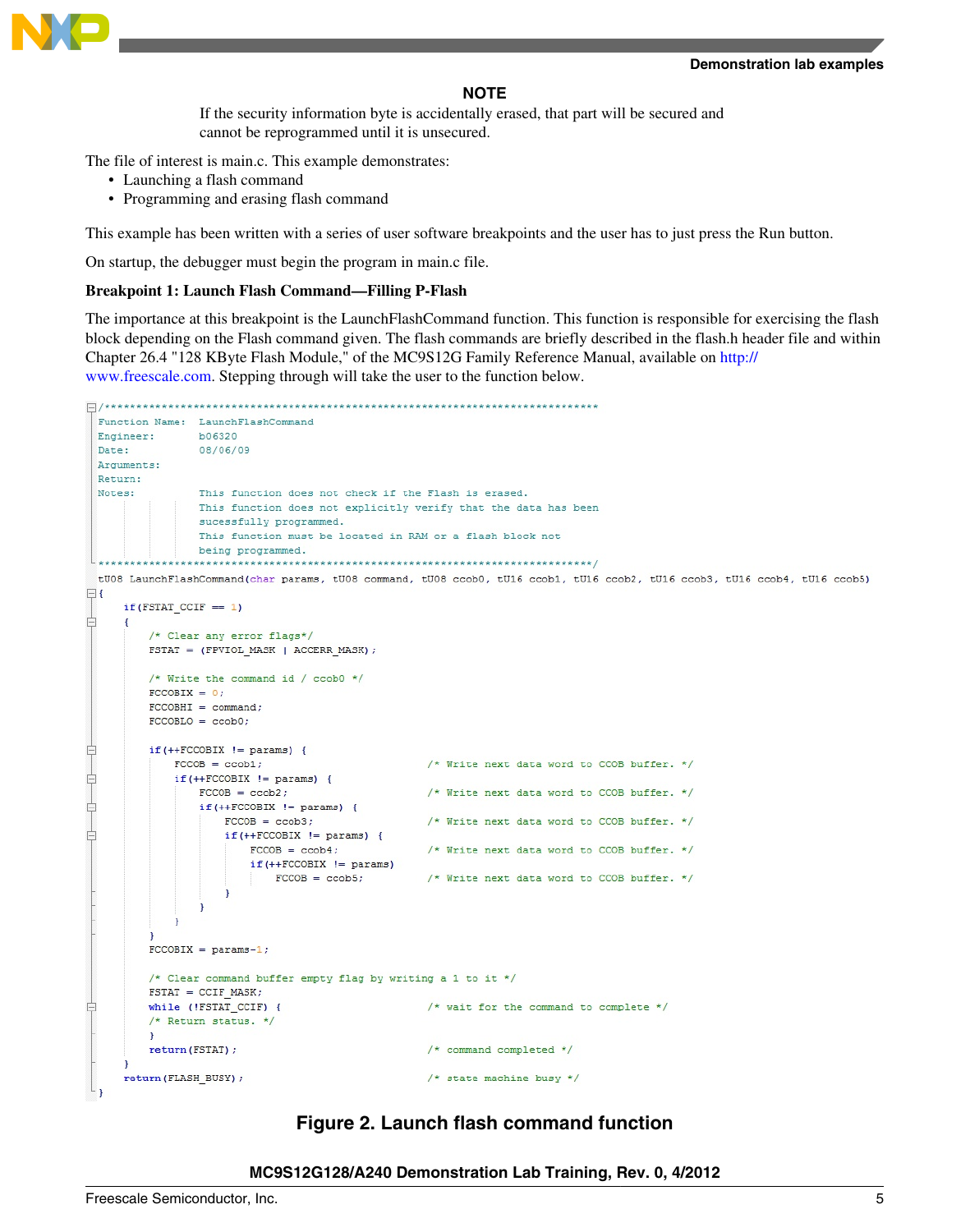

#### **Breakpoint 2: Launched Program Commands—Known Data**

On entry of the second breakpoint, the memory maps have been set up to show the P-Flash being erased (0xFFFF state), then programmed with known parameters (0xAAAA). Only four of the eight S12G128's P-Flash pages have been filled with 0xAAAA; 0x20000, 0x24000, 0x28000, 0x2C000.

| Memory                             |     |          |     |                   |        |                         |    |                         |     |    |    |    |       |                         |       |    |      | <u>_  미</u> × |  |
|------------------------------------|-----|----------|-----|-------------------|--------|-------------------------|----|-------------------------|-----|----|----|----|-------|-------------------------|-------|----|------|---------------|--|
|                                    |     |          |     |                   |        |                         |    |                         |     |    |    |    |       |                         |       |    | Auto |               |  |
| 08000                              |     |          |     |                   |        | 80 00 80 02 80 04 80 06 |    |                         | 80. | 08 | 80 |    | 0A 80 | -OC                     | 80    | 0E |      |               |  |
| 08010                              | 80  | 10       | 80  | 12                | 80     | 14 80                   |    | -16                     | 80  | 18 | 80 | 1A | 80    | ıс                      | 80    | 1E |      |               |  |
| 08020                              | 80  | 20       | 80  |                   |        |                         |    | 26                      | 80  | 28 | 80 | 2A | 80    | 20                      | 80    | 2E |      |               |  |
| 08030                              |     |          |     |                   |        | 80 30 80Pre-erased      |    | 36                      | 80  | 38 | 80 | 3A | 80    | 30                      | 80    | 3E |      |               |  |
| 08040                              | 80. | 40       | 80. |                   |        | 44 80 44 80             |    | -46                     | 80  | 48 | 80 | 4A | 80    | 4C                      | 80    | 4E |      |               |  |
| 08050 80 50                        |     |          |     | 80 52             |        | 80 54 80 56             |    |                         | 80  | 58 | 80 | 5A | 80    | 50                      | -80   | 5E |      |               |  |
| Memory                             |     |          |     |                   |        |                         |    |                         |     |    |    |    |       |                         |       |    |      |               |  |
|                                    |     |          |     |                   |        |                         |    |                         |     |    |    |    |       |                         |       |    |      | Auto          |  |
| 108000                             | FF  | FF       | FF  | FF                | FF     | FF                      | FF | FF                      | FF  | FF | FF | FF | FF    | FF                      | FF    | FF |      |               |  |
| 108010                             | FF  | FF       | FF  | FF                | FF     | FF                      | FF | FF                      | FF  | FF | FF | FF | FF    | FF                      | FF    | FF |      |               |  |
| 108020                             | FF  | FF       | FF  | FF                | FF     | FF                      | FF | FF                      | FF  | FF | FF | FF | FF    | FF                      | FF    | FF |      |               |  |
| 108030                             | FF  | FF       | FF  |                   |        |                         | FF | FF                      | FF  | FF | FF | FF | FF    | FF                      | FF    | FF |      |               |  |
| 108040                             | FF  | FF       | FF  |                   | Erased |                         | FF | FF                      | FF  | FF | FF | FF | FF    | FF                      | FF    | FF |      |               |  |
| 108050                             | FF  | FF       | FF  | г<br>$\mathbf{r}$ | r r    | r                       | FF | FF                      | FF  | FF | FF | FF | FF    | FF                      | FF    | FF |      |               |  |
| 108060                             | FF  | FF       | FF  | FF                | FF     | FF                      | FF | FF                      | FF  | FF | FF | FF | FF    | FF                      | FF    | FF |      |               |  |
| 108070                             |     |          |     |                   |        | FF FF FF FF FF FF FF FF |    |                         | FF  | FF | FF | FF | FF    | FF                      | FF FF |    |      |               |  |
| <b>Memory</b>                      |     |          |     |                   |        |                         |    |                         |     |    |    |    |       |                         |       |    |      | 그미지           |  |
|                                    |     |          |     |                   |        |                         |    |                         |     |    |    |    |       |                         |       |    | Auto |               |  |
| 08000                              |     |          |     |                   |        |                         |    | AA AA AA AA AA AA AA AA |     |    |    |    |       | AA AA AA AA AA AA AA AA |       |    |      |               |  |
| 08010                              |     |          |     |                   |        | AA AA AA AA AA AA AA AA |    |                         |     |    |    |    |       | AA AA AA AA AA AA AA AA |       |    |      |               |  |
| 08020                              |     |          |     |                   |        | AA AA AA AA AA AA AA AA |    |                         |     |    |    |    |       | AA AA AA AA AA AA AA AA |       |    |      |               |  |
| 08030 AA AA AA <b>Programmed</b> \ |     |          |     |                   |        |                         |    |                         |     |    |    |    |       | AA AA AA AA AA AA AA AA |       |    |      |               |  |
| 08040                              |     | AA AA AA |     |                   |        |                         |    |                         |     |    |    |    |       | AA AA AA AA AA AA AA AA |       |    |      |               |  |
| 08050                              |     | AA AA    | AA  |                   |        | AA AA AA AA AA          |    |                         | AA  | AA |    |    |       | AA AA AA AA AA AA       |       |    |      |               |  |

#### **Figure 3. Flash state**

At address 0x8000, the P-Flash window will show different content depending on the Program Page Index (PPAGE) register. When the programming has been done, check PPAGE 0x8-0xB by entering the character in the PPAGE register.

| 圖<br><u>니</u><br>Register               | ◡ |
|-----------------------------------------|---|
| HC12<br>Auto                            |   |
| D<br>$\overline{0}$<br>0<br>0<br>A<br>в |   |
| IX<br>233D<br>IY<br>0                   |   |
| PPAGE<br>22B6<br>PC<br>22B6<br>IP<br>0  |   |
| SP<br><b>SXHINZVC</b><br>397D<br>CCR    |   |
|                                         |   |
|                                         |   |

#### **Figure 4. PPAGE register**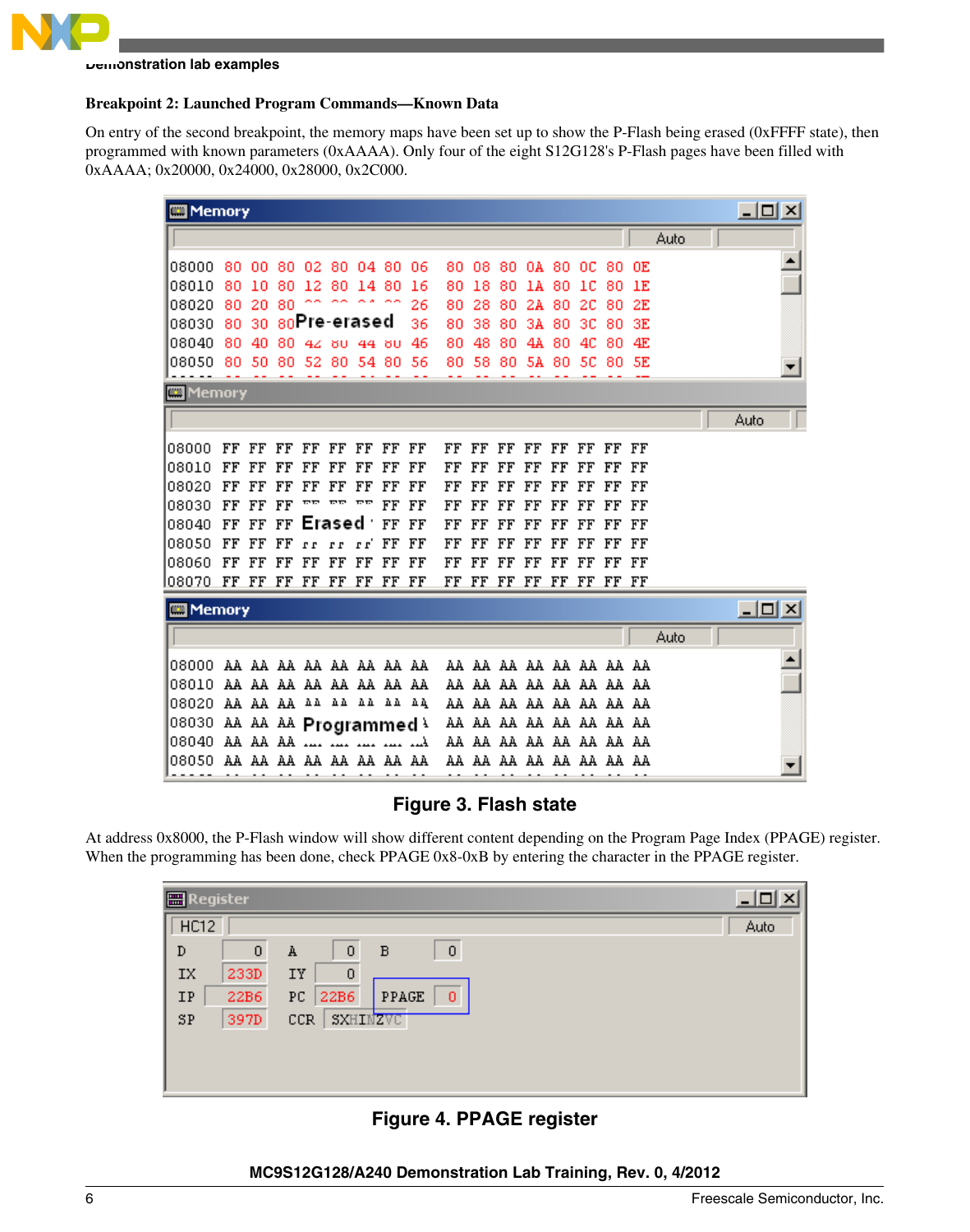<span id="page-6-0"></span>

#### **Breakpoint 3: Launched Program Commands— Address Data**

As breakpoint 2, except that the data being written to the P-Flash is different; the data written is the actual addresses of the P-Flash.

#### **Breakpoint 4: EEPROM—Launched Program Commands**

The same functions are used but will not perform activity on the EEPROM. The only difference to the LaunchFlash function is that it is now passed through EEPROM addresses and EEPROM commands.

The end of the demonstration is indicated by the LEDs on the EVB being toggled. If LED1 turns on, the test has passed and if LED4 turns on, the test has failed. This example does not reprogram the device to default; this will happen on the next reload of a program by allowing NVM erasing.

### **3.2.2 Summary**

The demonstration software has shown how to initialize the flash command to perform programming, erasing, and erase verify on both the P-Flash and D-Flash. It is vital that the flow diagram is followed for correct operation. Any deviation from this may cause errors when working with the P-Flash/EEPROM. Although this demonstration did not include it, it is good practice to verify that the correct data has been programmed to the flash.

# **3.3 LIN communications**

An example of how to manage the SCI module to reconstruct a LIN bus is included on the system software CD from Softec Microsystems labeled DEMO9S12PFAME, which is supplied with the DEMO9S12PFAME board, available at [http://](http://www.freescale.com) [www.freescale.com](http://www.freescale.com).

The software, developed by Softec Microsystems uses the LIN bus to communicate a potentiometer value from master to slave.

The LIN example software can be found on the CD in DEMO9S12PFAME\Docs\CW\_Examples\DEMO9S12PFAME\C \LIN.

# **3.4 MSCAN module**

This lab example uses the MSCAN module in Loopback mode to transmit and receive a byte of data using standard length identifiers and four 16-bit filters. The status of Port AD is read and transmitted by the MSCAN module. When the MSCAN module receives its own transmission, the data in the message is read and displayed on the Port T LEDs.

When the MSCAN module operates in Loopback mode, no CAN signals are transmitted externally. Both the Tx and Rx pins are held high.

### **3.4.1 Setup**

The following steps must be followed before running the lab example:

- 1. Start CodeWarrior by selecting it in the Windows Start menu.
- 2. From the CodeWarrior main menu, choose File > Open and choose the S12G\_CAN\_Demo.mcp file.
- 3. Click Open. The project window will open.
- 4. The C code of this demonstration is contained within the main.c file. Double-click the file to open it.
- 5. Ensure the Open Source BDM option is selected as the target.
- 6. From the main menu, choose Project > Debug. This will compile the source code, generate an executable file, and download it to the demo board.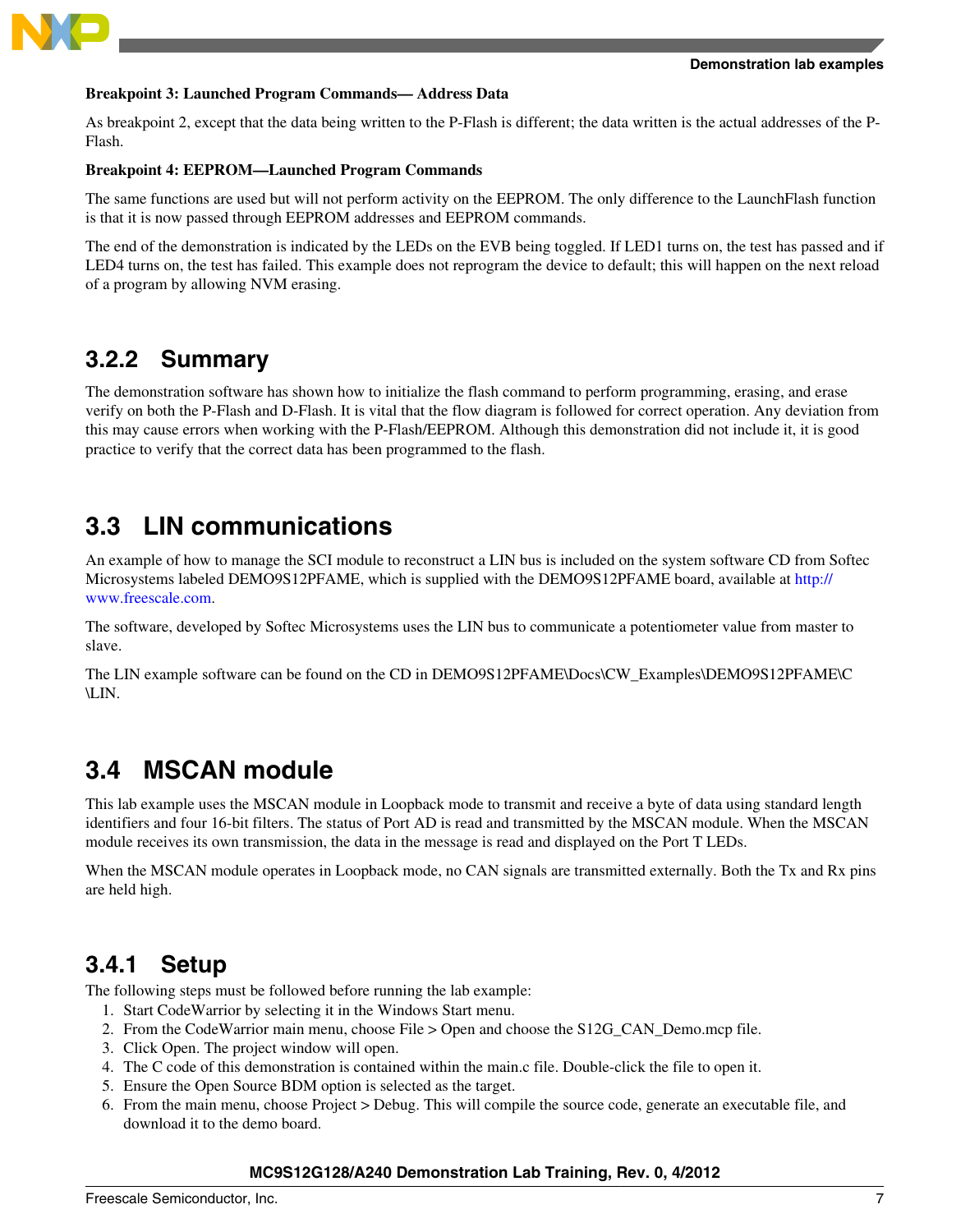<span id="page-7-0"></span>

7. A new debugger environment will open. Once the download to the demo board is complete, close the debugger environment.

# **3.4.2 Instructions**

Follow these instructions to run the lab example:

- 1. Press the Reset button. The MSCAN demo software will begin the execution.
- 2. Press SW1–SW4. The corresponding LED for each button turns on.

# **3.4.3 Summary**

The MSCAN module is a serial data bus communication controller implementing the CAN 2.0A/B protocol as defined in the Bosch specification dated September 1991. It is not limited to automotive applications and is suited to wide variety of uses which require reliable communications.

# **3.5 PWM module**

This lab example demonstrates how to setup and use the PWM module to create a 50% duty cycle output with different polarity and alignment settings. This behavior is best illustrated if all of the PWM signals can be displayed simultaneously on a four-channel oscilloscope.

# **3.5.1 Setup**

The following steps must be followed before running the lab example:

- 1. Start CodeWarrior by selecting it in the Windows Start menu.
- 2. From the CodeWarrior main menu, choose File > Open and choose the S12G\_PWM\_Demo.mcp file.
- 3. Click Open. The project window will open.
- 4. The C code of this demonstration is contained within the main.c file. Double-click the file to open it.
- 5. Ensure the Open Source BDM option is selected as the target.
- 6. From the main menu, choose Project > Debug. This will compile the source code, generate an executable file, and download it to the demo board.
- 7. A new debugger environment will open. Once the download to the demo board is complete, close the debugger environment.

# **3.5.2 Instructions**

Follow these instructions to run the lab example:

- 1. Press the Reset button. The code starts running on its own. The PWM module must output 50% duty cycle signals on Ports PP0–PP3.
- 2. Try probing all the four signals simultaneously, if possible. This allows the difference in settings such as center alignment and polarity to be more apparent.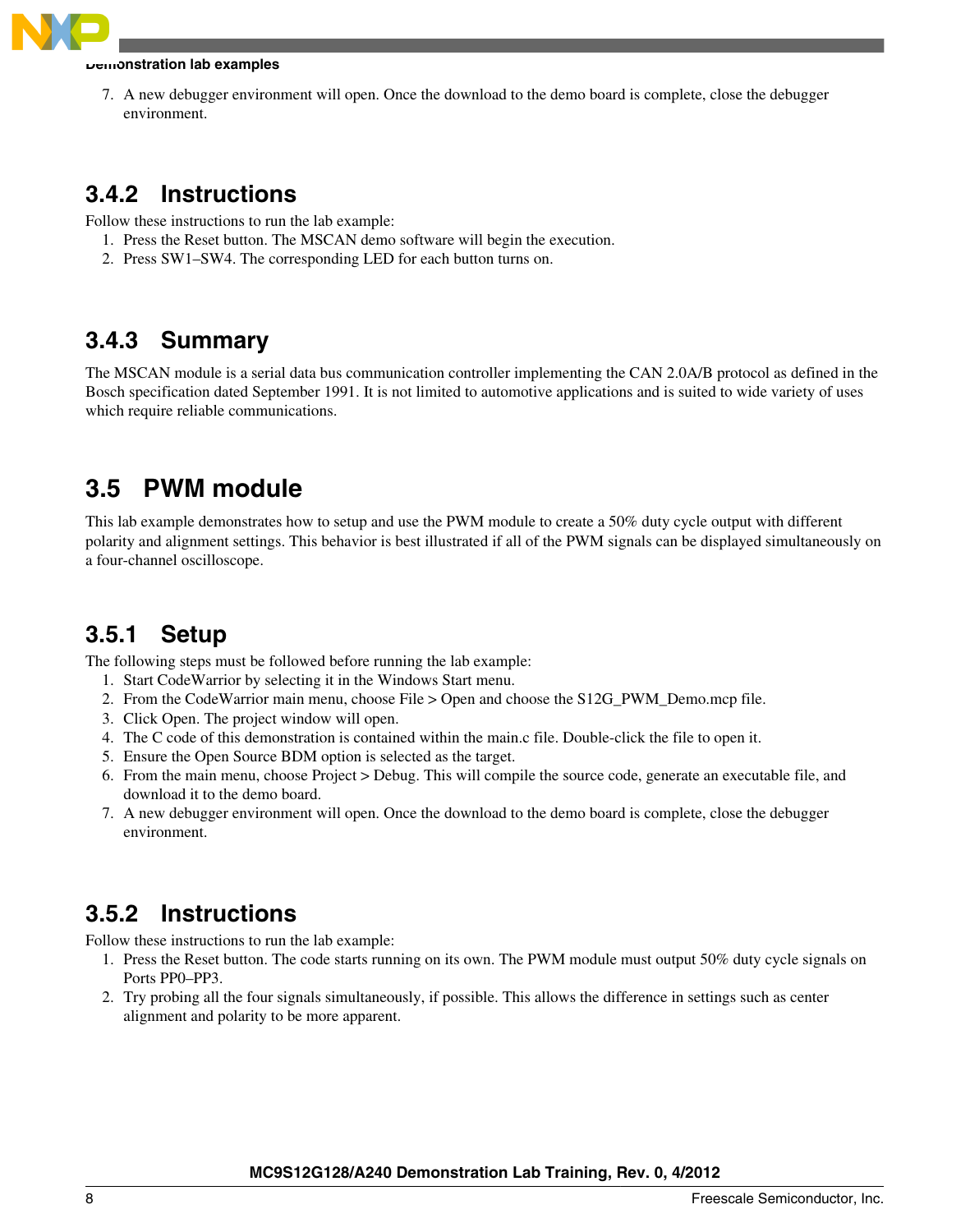<span id="page-8-0"></span>

### **3.5.3 Summary**

The PWM is a common module on many microcontrollers. It often finds use in applications that have a need to vary frequency or intensity, such as with lighting.

# **3.6 Low-power modes**

In addition to the default Run mode, the MC9S12G has the following three low-power modes:

- Wait/Run mode: Wait mode is similar to Run mode except that CPU execution is halted and it is possible to selectively disable some modules so that only necessary modules are clocked.
- Pseudo Stop mode: For lower power consumption, Pseudo Stop mode halts the bus clock, but the external oscillator continues to run.
- Stop mode: Stop mode disables the external oscillator for the lowest power consumption.

This lab example shows how to enter each mode and the differences between them. The table below summarizes the signals present in each mode.

| <b>Mode</b> | <b>Bus clock</b> | <b>External oscillator</b> |
|-------------|------------------|----------------------------|
| <b>Run</b>  | Yes              | Yes                        |
| Wait        | Yes              | Yes                        |
| Pseudo      | No               | Yes                        |
| Stop        | No               | No                         |

### **Table 1. Signals for each mode**

The change in the MCU operating mode can be observed via the LEDs and by monitoring the ECLK signal (Bus clock) and EXTAL signal (Crystal) on an oscilloscope.

#### **NOTE**

ECLK and EXTAL must be probed separately to avoid adding extra noise to the signals.

### **3.6.1 Setup**

The following steps must be followed before running the lab example:

- 1. Start CodeWarrior by selecting it in the Windows Start menu.
- 2. From the CodeWarrior main menu, choose File > Open and choose the S12G\_Low\_Power\_Modes.mcp file.
- 3. Click Open. The project window will open.
- 4. The C code of this demonstration is contained within the main.c file. Double-click the file to open it.
- 5. Ensure the Open Source BDM option is selected as the target.
- 6. From the main menu, choose Project > Debug. This will compile the source code, generate an executable file, and download it to the demo board.
- 7. A new debugger environment will open. Once the download to the demo board is complete, close the debugger environment.
- 8. The bus clock is represented as PB0/ECLK signal (pin 25). The ECLK signal is equivalent to the MCU bus speed and can be monitored by attaching an oscilloscope probe to pin 1 of the J8 header.
- 9. The oscillator can be monitored by attaching a scope probe to the EXTAL side of the Y1 crystal.

# **3.6.2 Instructions**

Follow these instructions to run the lab example: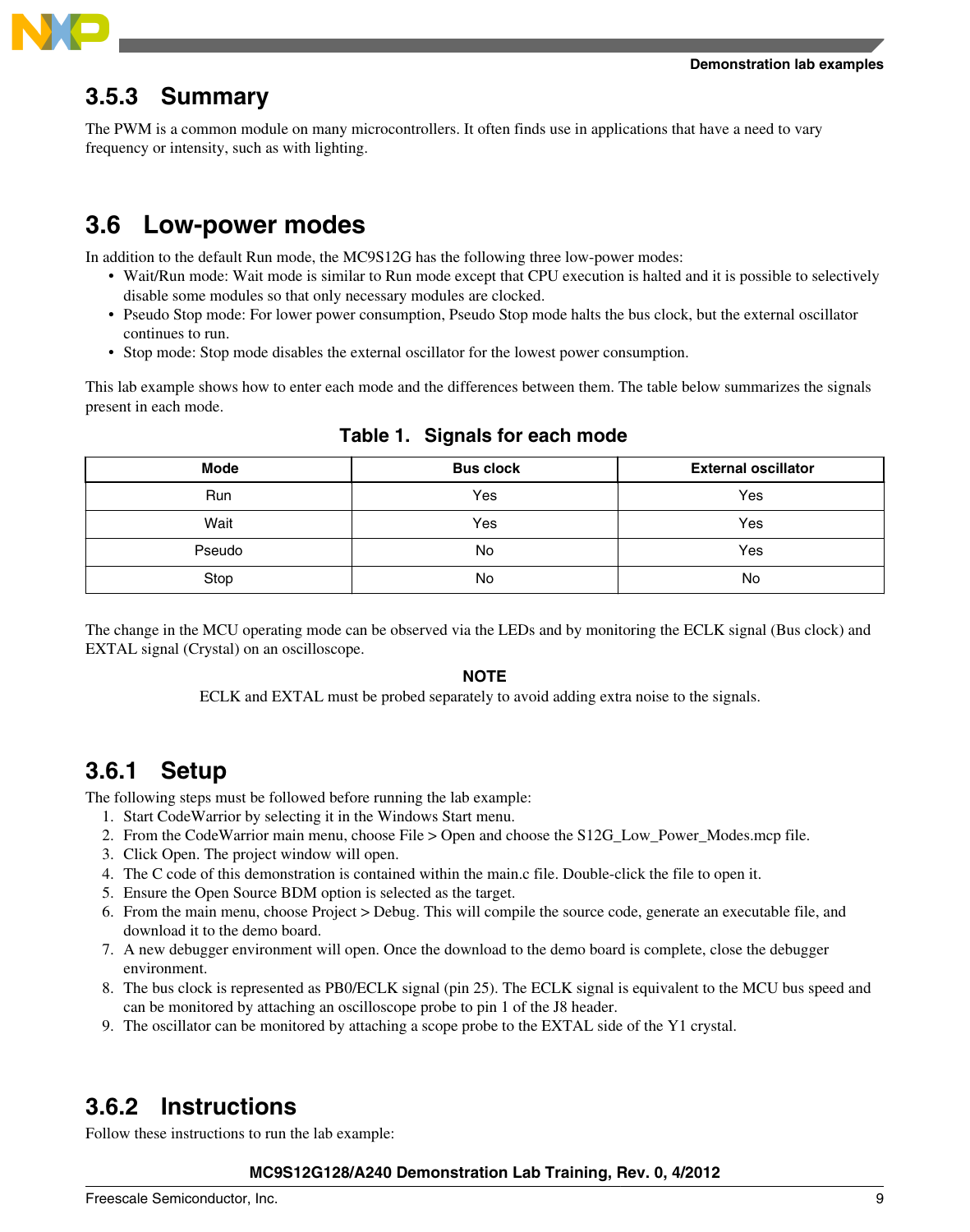<span id="page-9-0"></span>

- 1. Press the Reset button. The MCU is now operating in Run mode and LED4 will flash indefinitely indicating the MCU is in Run mode.
- 2. Monitor the ECLK signal on the oscilloscope, which represents the bus clock. A 32 MHz square wave is observed.
- 3. Monitor the EXTAL signal on the oscilloscope, which indicates that the crystal oscillator is running. An 8 MHz sine wave is observed.
- 4. Press SW1. LED1 will flash 20 times and then the MCU will enter the Wait mode. Pressing SW4 causes the MCU to exit Wait mode back into Run mode and LED4 flashing indefinitely.
- 5. Monitor the ECLK signal on the oscilloscope. The 32 MHz square wave representing the bus clock will be present in both Run and Wait modes.
- 6. Monitor the EXTAL signal on the oscilloscope. In both Run and Wait modes, an 8 MHz sine wave is observed indicating that the external oscillator continues to operate in Wait mode.
- 7. Press SW2. LED2 will flash 20 times and then the MCU will enter Pseudo Stop mode. Pressing SW4 causes the MCU to exit Wait mode back into Run mode and LED4 flashing indefinitely.
- 8. Monitor the ECLK signal on the oscilloscope. The 32 MHz square wave representing the bus clock is only present in Run mode. In Pseudo Stop mode, the bus clock is stopped to save power.
- 9. Monitor the EXTAL signal on the oscilloscope. In both Run and Pseudo Stop modes, an 8 MHz sine wave is observed indicating that the external oscillator continues to operate in Pseudo Stop mode.
- 10. Press SW3. LED3 will flash 20 times and then the MCU will enter Stop mode. Pressing SW4 causes the MCU to exit Wait mode back into Run mode and LED4 flashing indefinitely.
- 11. Monitor the ECLK signal on the oscilloscope. The 32 MHz square wave representing the bus clock is only present in Run mode. In Stop mode, the bus clock is stopped to save power.
- 12. Monitor the EXTAL signal on the oscilloscope. The 8 MHz sine wave is only present in Run mode. In Stop mode, the external oscillator is stopped to save power.

### **3.6.3 Summary**

The MC9S12G Family can be configured in a variety of ways to achieve low power consumption. The three low-power modes offer different solutions for user applications.

# **3.7 MMC program flash paging window**

The MC9S12G128 has a global memory of 128 KB. This amount of memory cannot be addressed by the 16-bit MC9S12G128 MCU. Instead, a paging system which maps 16 KB blocks of memory into the local memory map from address 0x8000 to 0xBFFF is used.

This lab example shows how to use the paging capability of the MMC module to access global memory addresses within the local memory map.

# **3.7.1 Setup**

The following steps must be followed before running the lab example:

- 1. Start CodeWarrior by selecting it in the Windows Start menu.
- 2. From the CodeWarrior main menu, choose File > Open and choose the S12G\_MMC\_Demo.mcp file.
- 3. Click Open. The project window will open.
- 4. The C code of this demonstration is contained within the main.c file. Double-click the file to open it.
- 5. Ensure the Open Source BDM option is selected as the target.
- 6. From the main menu, choose Project > Debug. This will compile the source code, generate an executable file, and download it to the demo board.
- 7. A new debugger environment will open. Do not close the debugger environment.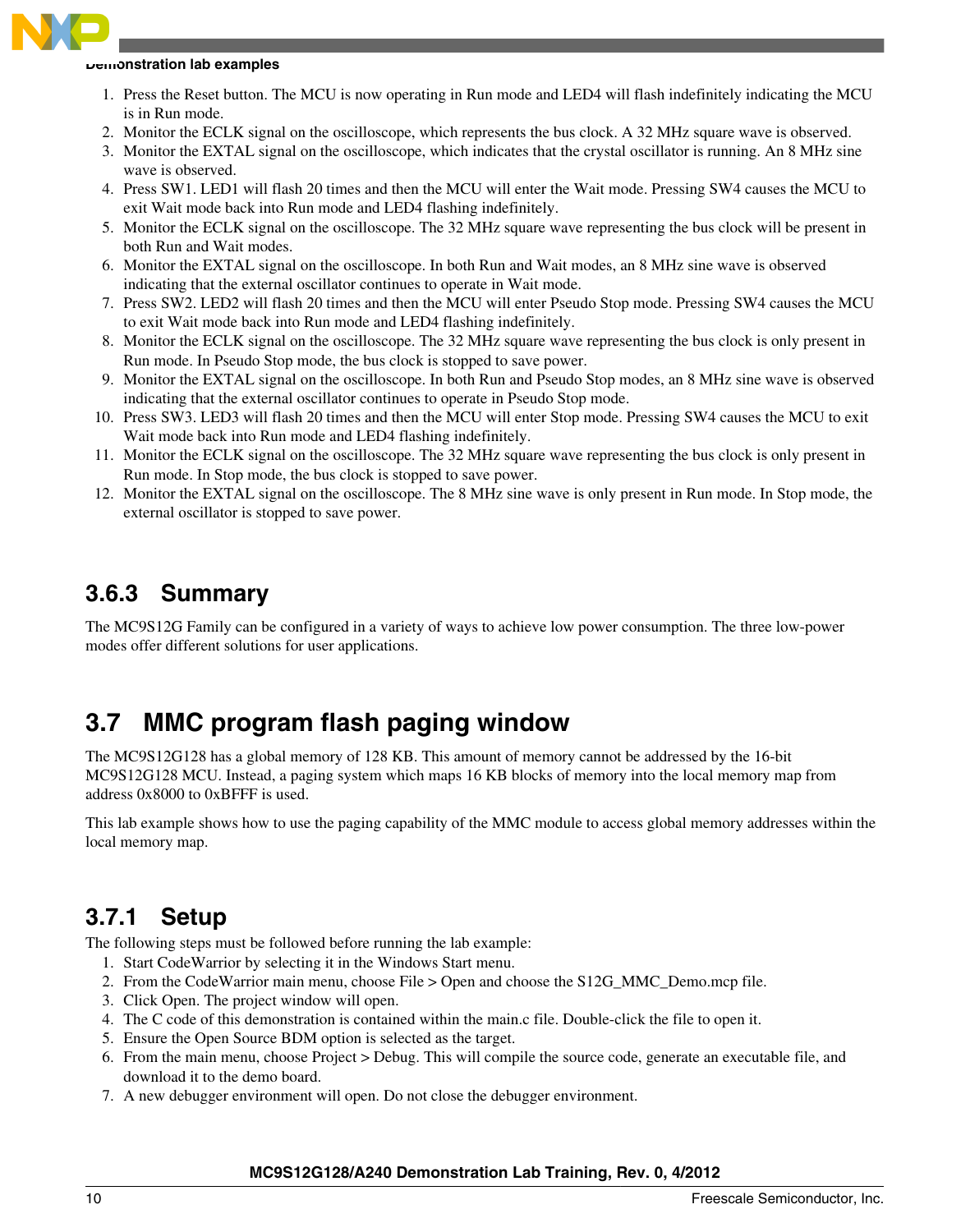<span id="page-10-0"></span>

# **3.7.2 Instructions**

Follow these instructions to run the lab example:

- 1. The Memory window in the debugger environment is configured to show the first few locations of the P-Flash window at address 0x8000.
- 2. The Register window in the debugger environment shows the setting of the PPAGE register.
- 3. Start the software by clicking the Run button.
- 4. When the software hits the first breakpoint, examine the contents of the Memory and Register windows. The PPAGE register is set to 08 and the P-Flash Window shown in the Memory window displays the contents of PPAGE 08.
- 5. Press the Run button and observe the Memory and Register windows at the next breakpoint.
- 6. Now the PPAGE register is set to 09 and the P-Flash Window shown in the Memory window displays the contents of PPAGE 09.
- 7. Press the Run button and observe the Memory and Register windows at the next breakpoint.
- 8. Now the PPAGE register is set to 0A and the P-Flash window shown in the Memory window displays the contents of PPAGE 0A.
- 9. Press the Run button and observe the Memory and Register windows at the next breakpoint.
- 10. Now the PPAGE register is set to 0B and the P-Flash window shown in the Memory window displays the contents of PPAGE 0B.
- 11. Press the Run button and the software will loop back to return the PPAGE register to 08. The contents of PPAGE 08 can be seen in the Memory window.

### **3.7.3 Summary**

The MMC module can be used to expand the accessible amount of memory of the MC9S12G128 MCU by paging the expanded global memory into a window in the local memory.

# **3.8 ADC Module**

This lab example shows how to use the ADC module to perform single conversions, continuous conversions, and automatic compare. The ADC conversion results are output on a terminal window via the RS-232 port.

### **3.8.1 Setup**

The following steps must be followed before running the lab example:

- 1. Ensure that the RS-232/LIN SEL jumper (JP2) on the TWR-S12G128 demonstration board selects the RS-232 position.
- 2. Start CodeWarrior by selecting it in the Windows Start menu.
- 3. From the CodeWarrior main menu, choose File > Open and choose the S12G\_ADC\_Demo.mcp file.
- 4. Click Open. The project window opens.
- 5. The C code of this demonstration is contained within the main.c file. Double-click the file to open it.
- 6. Ensure that the Open Source BDM option is selected as the target.
- 7. From the main menu, choose Project > Debug. This will compile the source code, generate an executable file, and download it to the demo board.
- 8. A new debugger environment will open. Once the download to the demo board is complete, close the debugger environment.
- 9. The ADC conversion result is sent to the RS-232 port (baud rate = 9600, data bits = 8, parity = N, stop bits = 1, Flow control = Hardware). Open a terminal window on the PC with this configuration.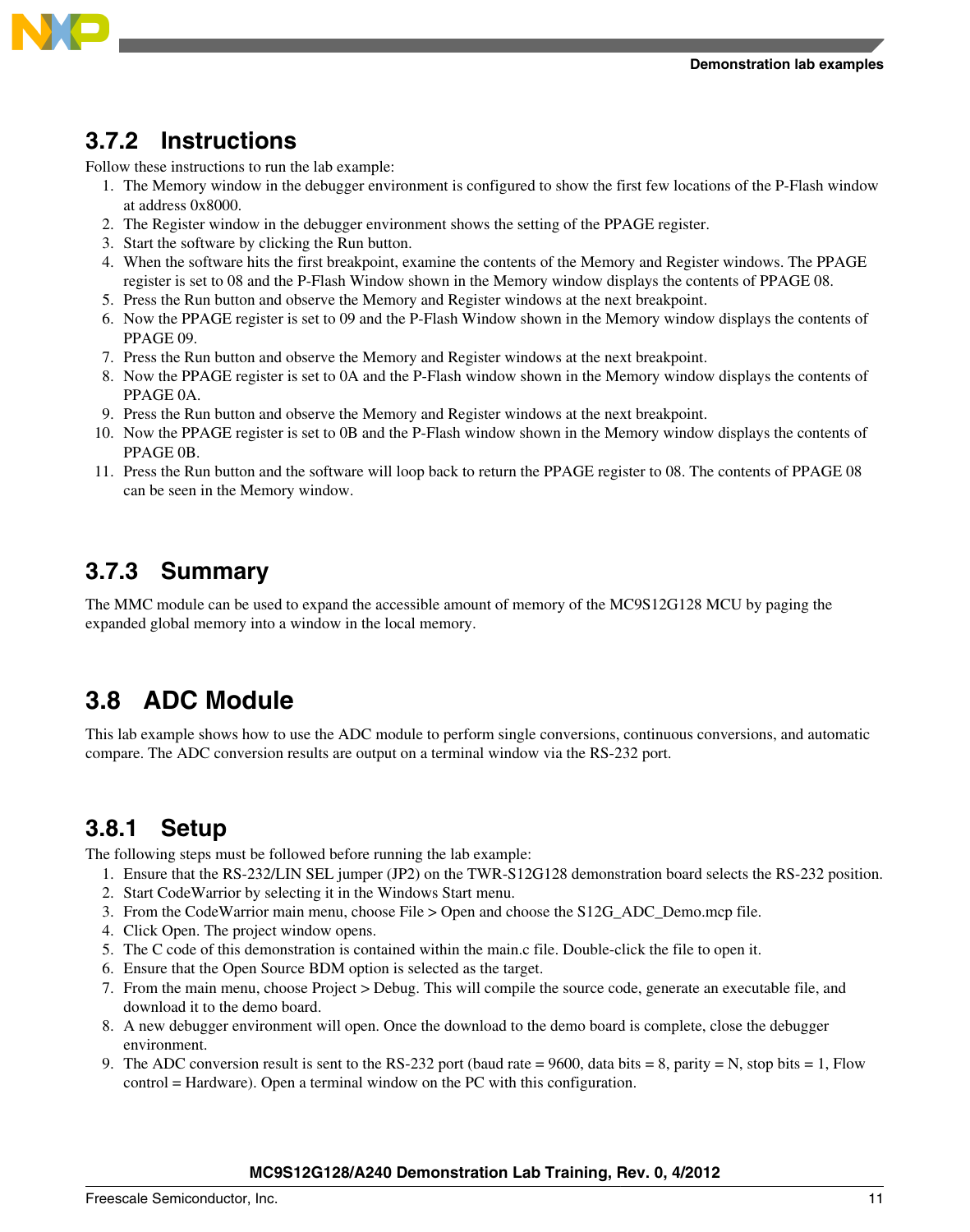<span id="page-11-0"></span>

# **3.8.2 Instructions**

Follow these instructions to run the lab example:

- 1. Press the Reset button. The program will send out a "TWR\_S12G128 Board Running" message to the terminal window.
- 2. Press SW3 and the ADC will perform a single 12-bit conversion on PAD0. To perform another conversion, press SW3 again.
- 3. Vary the conversion result by turning potentiometer RV1 on PAD0 and observe the changes in the terminal window.
- 4. Press SW1 and the ADC will perform continuous 8-bit conversions on PAD0.
- 5. Vary the conversion result by turning the potentiometer RV1 and observe the changes in the terminal window. Press SW4 to stop the continuous conversion.
- 6. Press SW2 and the ADC will perform continuous 12-bit conversions on PAD0 and compare the result to see if it is higher than 0x07FF. Whilst the comparison is true, the LEDs on the demo board will flash.
- 7. Vary the conversion result by turning potentiometer RV1 on PAD0 and observe the result in the terminal window. Notice how the LEDs only flash when the result is greater than 0x07FF. Press SW4 to stop the continuous conversion.

### **3.8.3 Summary**

The ADC module is highly autonomous with an array of flexible conversion sequences and resolution. It can be configured to select which analog source to start the conversion on, how many conversions to perform, and whether these should be on the same or multiple input channels. An automatic compare can be used to liken the conversion result against a programmable value for higher than or less than/equal to matching. Any conversion sequence can be repeated continuously without additional MCU overhead.

# **3.9 DAC module**

The DAC module is not available on the S12G128 but is available on the S12GA240. This lab example shows how to use the DAC module in reduced voltage range and full voltage range mode using both the buffered and unbuffered outputs. It uses the ADC to verify the output values of the DAC and errors, if any, are sent to a terminal window via the RS-232 port.

# **3.9.1 Setup**

The following steps must be followed before running the lab example:

- 1. Ensure that the RS-232/LIN SEL jumper (J13) on the TWR-S12G240 demonstration board selects the RS-232 position.
- 2. Place a jumper that connects AMP1 pin (jumper J5 pin 6) to the ADC1 input (jumper J5 pin 2). Place another jumper that connects DAC1 (jumper J10 pin 15) to the ADC2 input (jumper J5 pin 5).
- 3. Start CodeWarrior by selecting it in the Windows Start menu.
- 4. From the CodeWarrior main menu, choose File > Open and choose the S12G\_DAC\_Demo.mcp file.
- 5. Click Open. The project window will open.
- 6. The C code of this demonstration is contained within the main.c file. Double-click the file to open it.
- 7. Ensure that the Open Source BDM option is selected as the target.
- 8. From the main menu, choose Project > Debug. This will compile the source code, generate an executable file, and download it to the demo board.
- 9. A new debugger environment will open. Once the download to the demo board is complete, close the debugger environment.
- 10. The ADC conversion result is sent to the RS-232 port (baud rate = 9600, data bits = 8, parity = N, stop bits = 1, Flow control = Hardware). Open a terminal window on the PC with this configuration.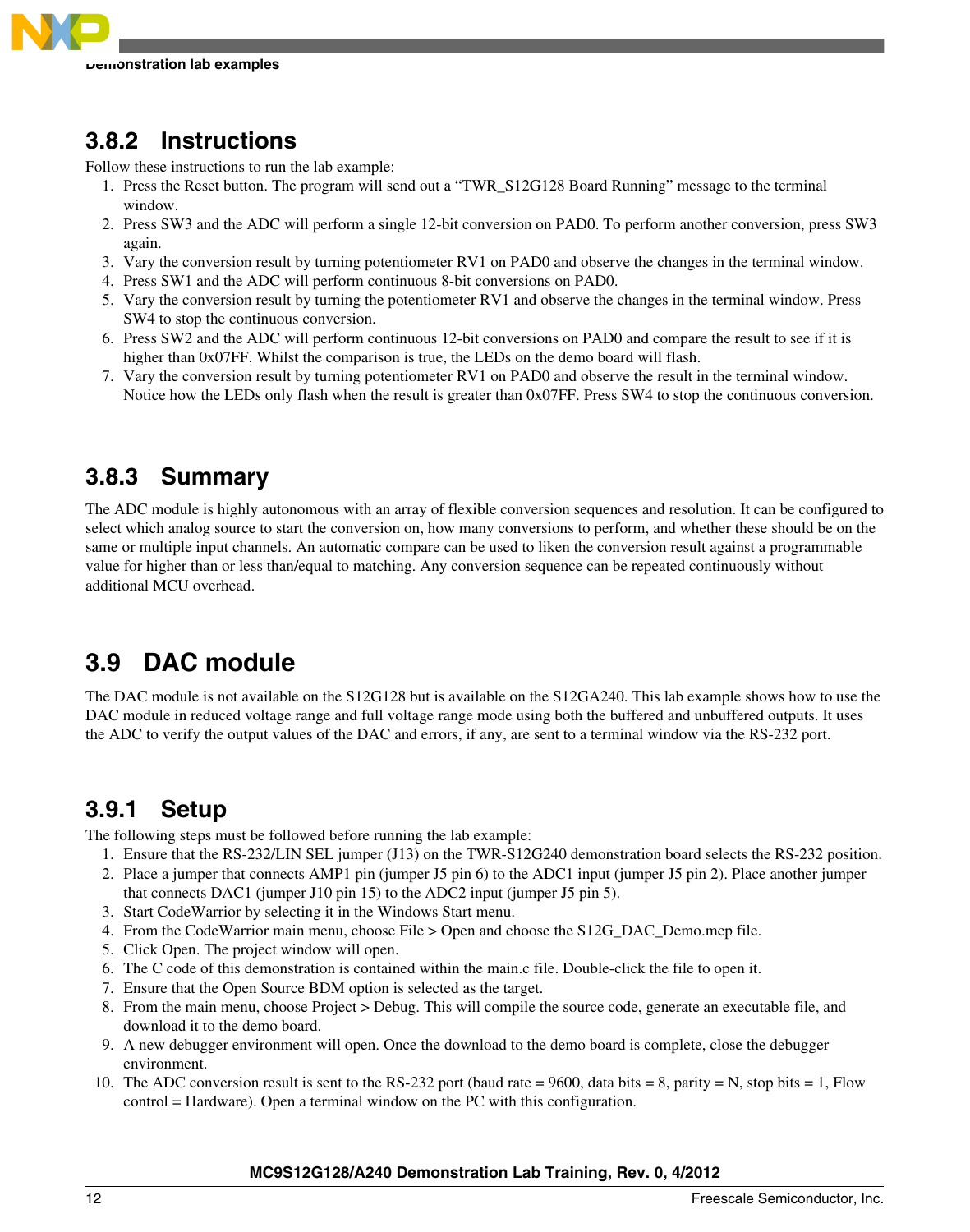<span id="page-12-0"></span>

### **3.9.2 Instructions**

Follow these instructions to run the lab example:

- 1. Press the Reset button. The program will send out a "TWR-S12G240 Board Running" message to the terminal.
- 2. Press SW4 and the DAC will perform a buffered output voltage range test and turn on LED4 while the test is running. When completed, a "Test Complete" message will be sent to the terminal and the LED will turn off. Press SW4 to run the test again.
- 3. Press SW5 and the DAC will perform an unbuffered output voltage range test and turn on LED5 while the test is running. When completed, a "Test Complete" message will be sent to the terminal and the LED will turn off. Press SW4 to run the test again.

### **3.9.3 Summary**

The DAC module is a digital-to-analog converter that works with a resolution of 8 bits and generates an output voltage between VRL and VRH. The unbuffered output voltage can be routed to the external DACU pin. When enabled, the buffered voltage from an internal operational amplifier is routed to the AMP pin.

# **3.10 Timer module**

This lab example shows how to use the Timer module to perform output compare and input capture.

### **3.10.1 Setup**

The following steps must be followed before running the lab example:

- 1. Start CodeWarrior by selecting it in the Windows Start menu.
- 2. From the CodeWarrior main menu, choose File > Open and choose the S12G\_Timer\_Demo.mcp file.
- 3. Click Open. The project window will open.
- 4. The C code of this demonstration is contained within the main.c file. Double-click the file to open it.
- 5. Ensure that the Open Source BDM option is selected as the target.
- 6. From the main menu, choose Project > Debug. This will compile the source code, generate an executable file, and download it to the demo board.
- 7. A new debugger environment will open. Once the download to the demo board is complete, close the debugger environment.

# **3.10.2 Instructions**

Follow these instructions to run the lab example:

- 1. Press the Reset button. The code starts running and the Timer will perform output compares on channel 4 (Port T4) and channel 5 (Port T5), and input capture on channel 6 (Port T6). When a compare match occurs, Ports T4 and T5 will toggle.
- 2. Ports T4 and T5 are connected to LED1 and LED2, so that these LEDs start toggling.
- 3. To ensure the input capture is detecting edge transitions, remove the jumper connecting pin 13 to pin 14 of JP1 and the jumper connecting pin 15 to pin 16 of JP1. Place a jumper that connects pin 13 and pin 15 of JP1. This will connect the output of T4 to the input T6 and now, LED4 starts toggling.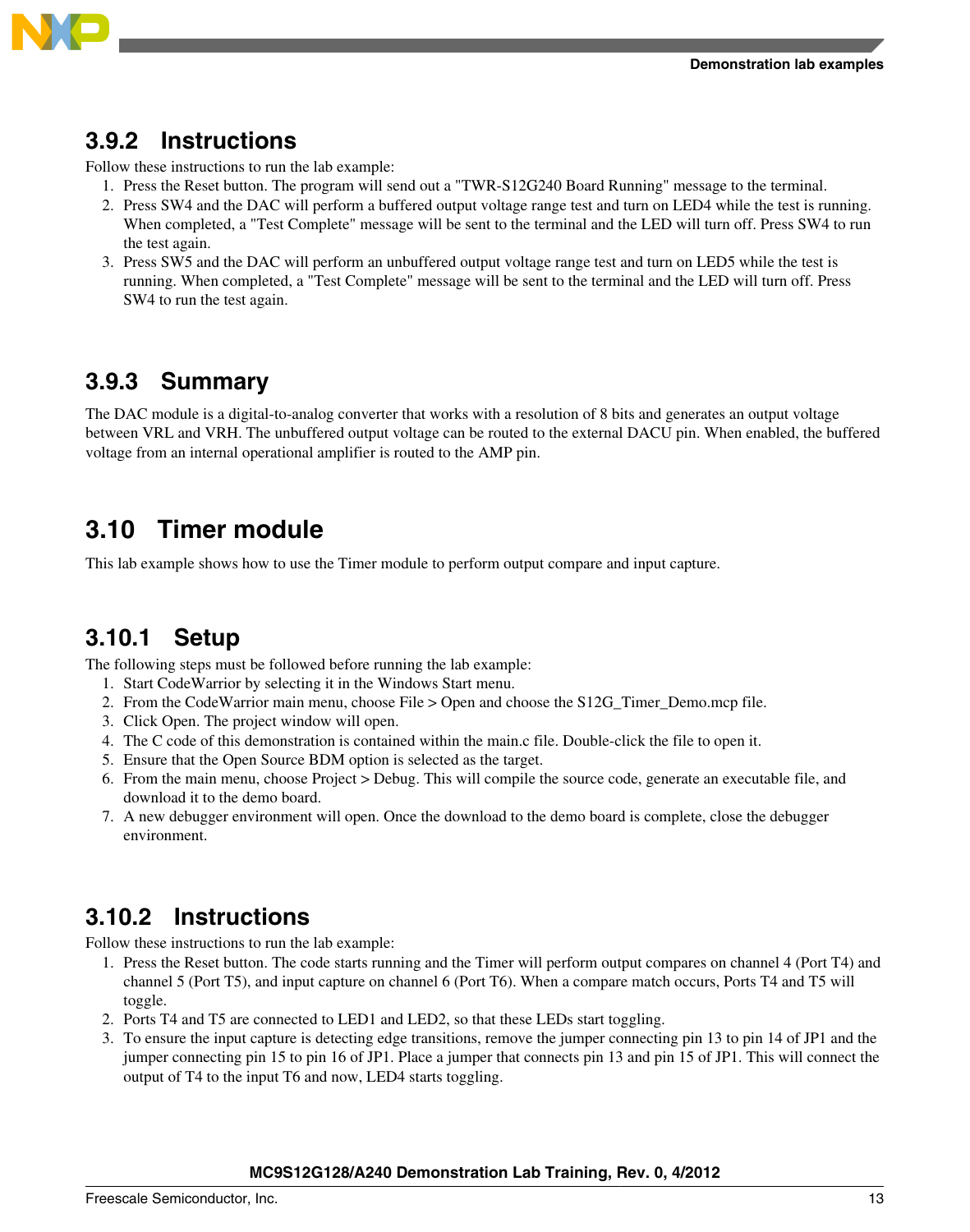<span id="page-13-0"></span>

# **3.10.3 Summary**

The Timer is a very useful module in that it provides a trigger for events to occur at a specific time, or captures when the events have occurred. It is very important in the scheduling of repetitive actions and contains a variety of special functions, such as pulse accumulation.

# **3.11 SCI communications**

This lab example shows how to configure the SCI module to transmit and receive data using different baud rates.

# **3.11.1 Setup**

The following steps must be followed before running the lab example:

- 1. Ensure that the RS-232/LIN SEL jumper (JP2) on the TWR-S12G128 board selects the RS-232 position.
- 2. Start CodeWarrior by selecting it in the Windows Start menu.
- 3. From the CodeWarrior main menu, choose File > Open and choose the S12G\_SCI\_Demo.mcp file.
- 4. Click Open. The project window will open.

### **3.11.2 Instructions**

Follow these instructions to run the lab example:

- 1. The C code of this demonstration is contained within the main.c file. Double-click the file to open it.
- 2. Configure the variable Baud\_Rate to 9600 and make sure all other options are disabled.
- 3. Ensure the Open Source BDM option is selected as the target.
- 4. From the main menu, choose Project > Debug. This will compile the source code, generate an executable file, and download it to the demo board.
- 5. A new debugger environment will open.
- 6. The software uses the RS-232 port to interact with the user. Open a terminal window (baud rate =9600, data bits = 8, parity  $= N$ , stop bits  $= 1$ , Flow control  $=$  Hardware) to see the RS-232 port data.
- 7. Press F5. The code will begin execution, configuring the SCI to the selected baud rate. Its status can be confirmed on the terminal window.
- 8. The SCI register configurations can be confirmed by selecting an option displayed on the terminal window. Choose some options and observe the SCI register configurations.
- 9. Repeat steps 2 to 8 for baud rates of 19,200, 38,400, and 57,600. Alternatively modify the definition of variable Baud\_Rate for a user-configured baud rate.

# **3.11.3 Summary**

The SCI module can be used to communicate with peripheral devices or other MCUs.

# **3.12 SPI communications**

This lab example shows how to set up and use the SPI module in Master mode to transmit an incrementing byte of data.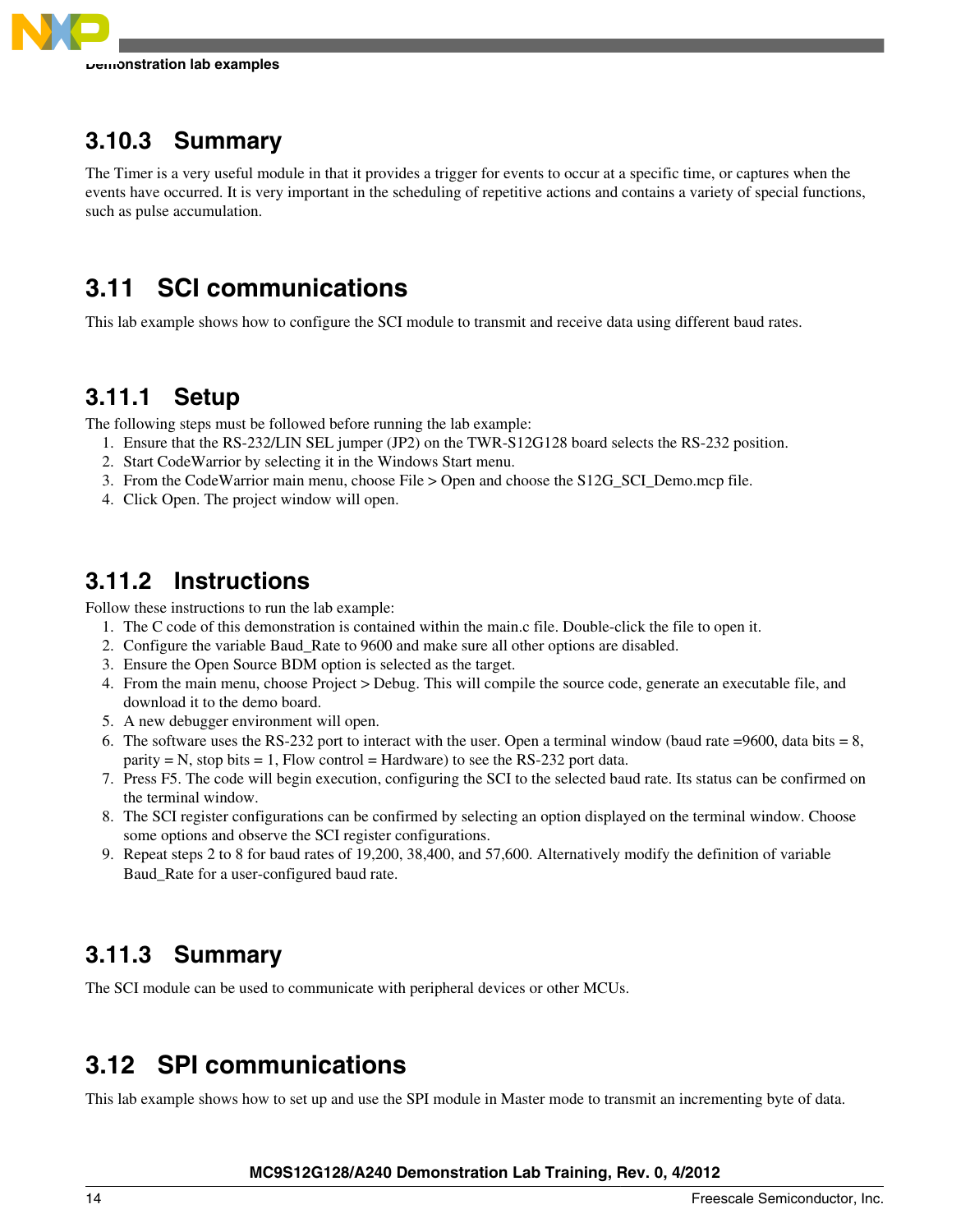<span id="page-14-0"></span>

Since none of the SPI signals are easily accessed through jumpers on the TWR-S12G128, this example is limited to transmitting data only. When a SPI master transmits data to a SPI slave, data is usually received simultaneously, synchronized by a serial clock.

# **3.12.1 Setup**

An oscilloscope and three scope probes are required for this demo. The following steps must be followed before running the lab example:

- 1. Start CodeWarrior by selecting it in the Windows Start menu.
- 2. From the CodeWarrior main menu, choose File > Open and choose the S12G\_SPI\_Demo.mcp file.
- 3. Click Open. The project window will open.
- 4. The C code of this demonstration is contained within the main.c file. Double click on the file to open it.
- 5. Ensure the Open Source BDM option is selected as the target.
- 6. From the main menu, choose Project > Debug. This will compile the source code, generate an executable file, and download it to the demo board.
- 7. A new debugger environment will open. Once the download to the demo board is complete, close the debugger environment.
- 8. Attach scope probes to PS5, PS6, and PS7.
- 9. Configure the oscilloscope to trigger on the falling-edge of PS6.

# **3.12.2 Instructions**

Follow these instructions to run the lab example:

- 1. Press the Reset button. The code will begin execution, configuring the SPI to transmit an incrementing byte of data at a baud rate of 15.625 kbit/s.
- 2. Monitor the SPI transmission on the oscilloscope to see the relationship between Slave Select (PS7), data transmitted on MOSI (PS5), and the Serial Clock (PS6) signals.

# **3.12.3 Summary**

The SPI module can be used to allow duplex synchronous serial communication between peripheral devices and the MCU.

# **4 Conclusion**

The MC9S12G-Family is an optimized, automotive, 16-bit microcontroller product line focused on low-cost, highperformance, and low pin-count. This family is intended to bridge between high-end 8-bit microcontrollers and highperformance 16-bit microcontrollers, such as the MC9S12XS-Family. The MC9S12G-Family is targeted at generic automotive applications requiring CAN or LIN/J2602 communication.

Typical examples of these applications include body controllers, occupant detection, door modules, seat controllers, RKE receivers, smart actuators, lighting modules, and smart junction boxes. AN4455SW.zip, containing the complete CodeWarrior projects for the lab examples, is available with this application note. The file can be downloaded from [http://](http://www.freescale.com) [www.freescale.com](http://www.freescale.com).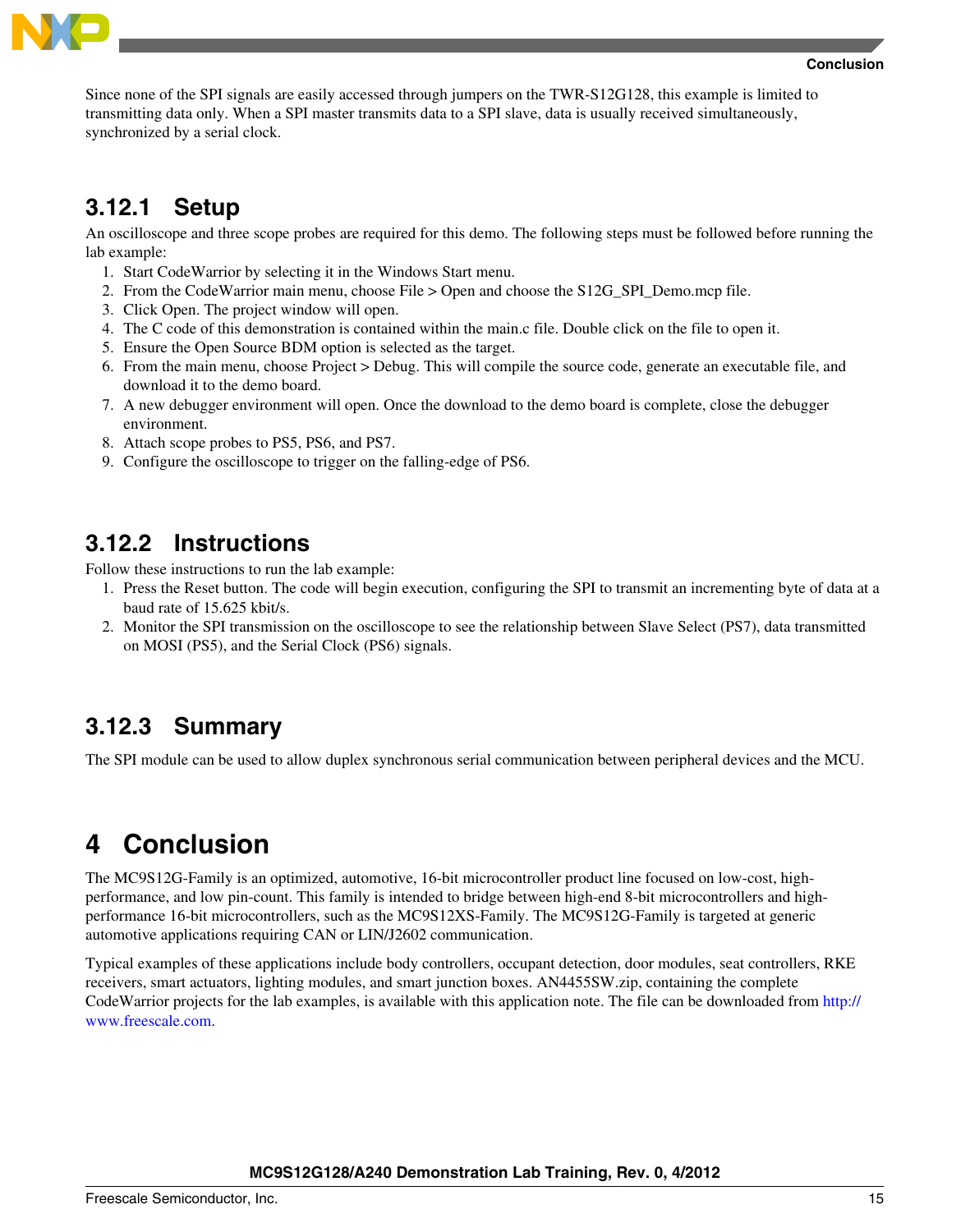<span id="page-15-0"></span>

# **5 References**

This section presents a list of reference sources available on<http://www.freescale.com> to gather further information on the following modules used in this application note.

- CMPMU module:
	- AN3622: Comparison of the S12XS CRG Module with the S12P CPMU Module
	- MC9S12GRMV1 Reference Manual
- MSCAN module:
	- AN3034: Using MSCAN on the HCS12 Family
	- MC9S12GRMV1: MC9S12G Family Reference Manual and Data Sheet
- PWM module:
	- MC9S12GRMV1: MC9S12G Family Reference Manual and Data Sheet
- Low-power modes:
	- AN2461: Low Power Management Using HCS12 and SBC devices
	- MC9S12GRMV1: MC9S12G Family Reference Manual and Data Sheet
- MMC module:
	- MC9S12GRMV1: MC9S12G Family Reference Manual and Data Sheet
- ADC module:
	- AN2428: An Overview of the HCS12 ATD Module
	- MC9S12GRMV1: MC9S12G Family Reference Manual and Data Sheet
- DAC module:
	- MC9S12GRMV1: MC9S12G Family Reference Manual and Data Sheet
- Timer module:
	- MC9S12GRMV1: MC9S12G Family Reference Manual and Data Sheet
- SCI module:
	- AN2883: SCI as UART on HCS12 MCUs
	- MC9S12GRMV1: MC9S12G Family Reference Manual and Data Sheet
- SPI module:
	- MC9S12GRMV1: MC9S12G Family Reference Manual and Data Sheet